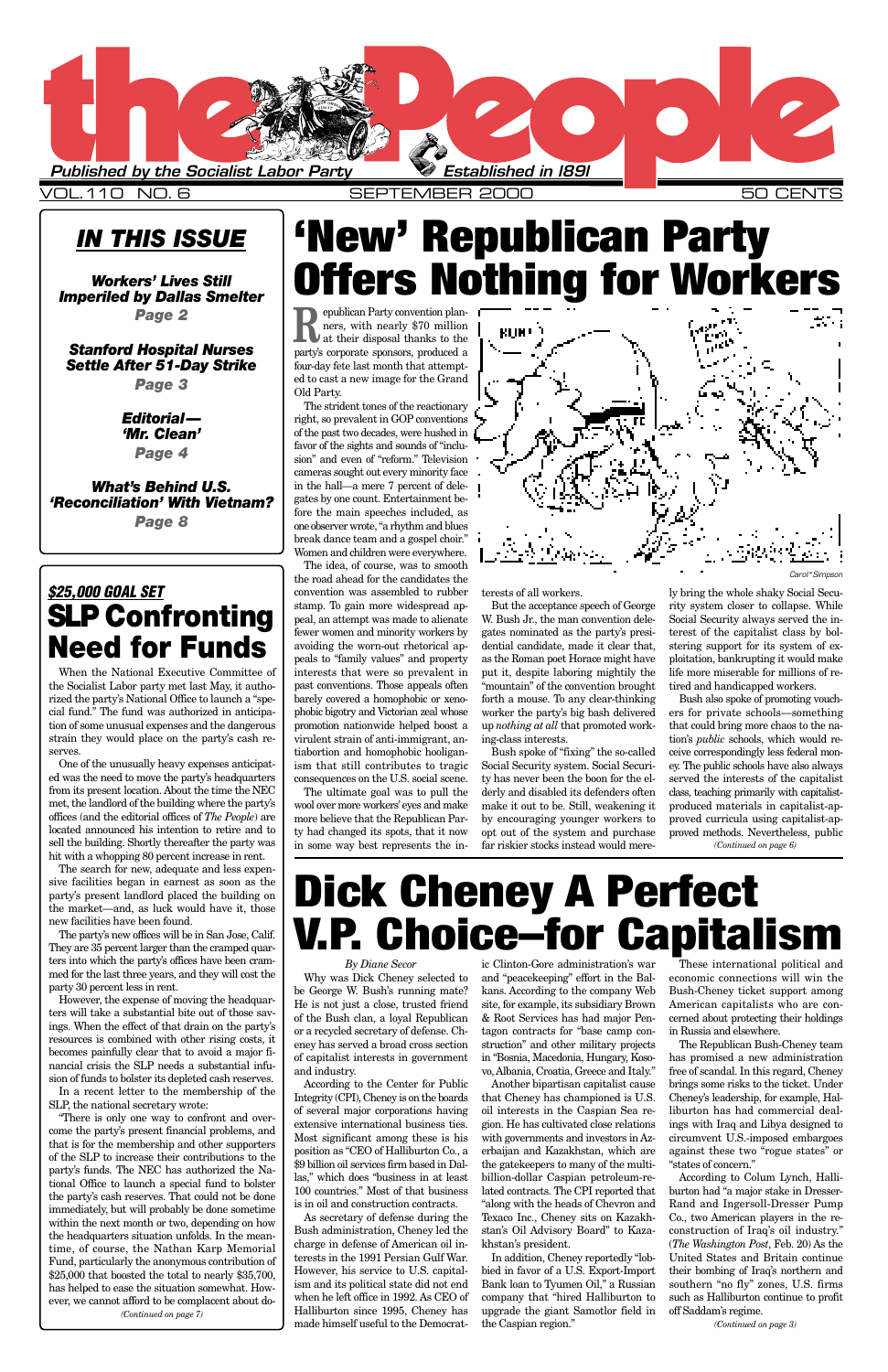*By Linn Washington Jr.\* ©Pacific News Service* 

PHILADELPHIA—The image-boosting bonanza Philadelphia enjoyed as host of the Republican National Convention has quickly ebbed in a controversy over police abuse of protesters. Some are calling it a civil rights disaster.

Philadelphia officials denied allegations that arrested protesters were beaten, refused medical attention and given excessive bails ranging from \$10,000 to \$1 million, though most were charged with misdemeanors.

However, many of the more than 400 protesters arrested during the convention claimed they endured physical and mental abuse while being held for days inside Philadelphia's central police station before transfers to city prisons.

"I saw officers kick guys in their genitals and I saw one officer twist a guy's penis to force him to take a mug shot," said D., a 22-year-old protester who didn't want his full name used because he fears retaliation during his trial.

"One officer put his foot on my neck when they snatched me out of bed to take my mug shot. The situation was really bad and brutal at the central police station," continued D., who said he was leaving a store and not protesting when police arrested him for disorderly conduct.

Police arrested one protest leader, John Sellers, while he was walking down the street talking on a cell phone and charged him with possessing a dangerous instrument—his cell phone. Bail was set at \$1 million, later reduced to \$100,000 by a judge who commented that the charged offense is a nonviolent misdemeanor.

"The defense attorneys are very concerned with what we perceive as overcharging," said Andy Erba, a member of the legal team representing the protesters.

**Lead, cadmium and arsenic spewed out of the RSR Corp.'s smelting plant in Dallas for more than 50** out of the RSR Corp.'s smelting plant in Dallas for more than 50 years. From its towering smokestack, which could be seen for miles around, the plant's poisonous effluvium was spread far and wide. It fell onto houses and schools, streets and yards, land and water—and onto the people who lived in the neighborhood where the plant still stands. It got into their clothing, their furniture, their carpets and into their hair. Worse, it got into their lungs.

> Legal team members promised to fight the punitive arrests. They said they have obtained testimony on 59 incidents of excessive force within police custody, 6 incidents of sexual abuse, 22 examples of medical needs denied and 9 incidents of mental abuse. Attorneys said they had agreements with the city to treat arrests similar to traffic tickets, a claim denied by city officials, including Philadelphia District Attorney Lynne Abraham, who promised vigorous prosecution of all charges against the protesters. Most of the arrests occurred on the second day of the convention, during often violent demonstrations in downtown Philadelphia. Protesters from various groups tied up evening rush-hour traffic and caused minor property damage. The controversy comes in the wake of the July 12 beating of a carjacking suspect by Philadelphia police, an incident captured by a TV news helicopter camera, and the July 18 fatal shooting of an unarmed homeless man at Philadel-

> borhood are free of dangerous lead levels caused by the RSR smelter....'

> > phia's main train station by an Amtrak policeman.

Barbara Grant, spokesperson for Philadelphia's Mayor John Street, praised police for their "restraint and professionalism in the face of provocation." Grant dismisses stories of abuse. "They failed to disrupt the convention so they decided to invent these stories. Three groups of lawyers, including the ACLU, had free access to the prisons and they did not see any problems," Grant said.

Protesters said the physical abuse occurred inside the central police station

The plant was built in the 1930s, long before the evil effects of lead poisoning were finally acknowledged in the 1970s. It was then that the smelter came under scrutiny by the Environmental Protection Agency (EPA). The plant closed down in 1983. It and the residential neighborhood near to it went onto the Super Fund list of the country's most dangerously polluted industrial sites. During the early 1990s, the neighborhood was detoxified at least to the satisfaction of the EPA.

The EPA's clean-up effort was conducted between 1991 and 1993. According to the *Dallas Morning News*, the EPA tested, removed and replaced soil from over "7,000 West Dallas yards that could have been polluted by lead particles released through the smokestack and by lead-contaminated battery chips used as fill." Legal actions in 1986 and 1995 awarded \$35 million to 954 children who lived near the smelter during its operation and could have been subjected to lead poisoning. The same newspaper report said that today, five years after the clean-up effort was completed, "agency officials remain convinced that the homes in the neigh-

> **Read the Paper That's** In a Class by Itself. The Working Class. Read the People. the People **P.O. Box 218, Mountain View, CA 94042-0218** ❑ **\$2 for a 6-month subscription;** ❑ **\$5 for a 1-year sub** ❑ **\$11 for a 1-year sub by first-class mail** NAME PHONE ADDRESS APT. CITY STATE ZIP Make check/money order payable to *The People*. Allow 4–6 weeks for delivery.

Now the smelter is scheduled for demolition and the land on which it stood may be opened to developers.

Residents of the neighborhood aren't so sure that the EPA did an effective job of cleaning up the place, however, and their doubts have found support in a study by Dr. James L. Carter, a professor of geochemistry at the University of Texas.

Last year, Carter submitted the results of his study to the Geological Society of America. What he found, as reported by the *Morning News*, was "levels as high as 1,900 parts per million in areas that appeared to have been cleaned." That level of contamination is nearly four times the 500 parts per million the EPA considers hazardous to the health of children.

Carter's tests "showed contaminated surface soil on top of soil that was not

### *By B.B.* **Workers' Lives Still Imperiled by Dallas Smelter**

typical for the area." The new soil had been recontaminated from below, apparently through a process of percolation upward from years of accumulation below.

David Line, an attorney representing 3,000 residents, stated that, "There's considerable environmental risk for the people who live out there." Despite EPA's claim that lead in children had fallen from 10 micrograms per deciliter to 3.3 in 1999 screenings, thousands of residents "blame lead from the smelter for illnesses, including heart disease, learning disabilities, kidney problems and birth defects."

While residents are pushing for additional damages and state Rep. Domingo Garcia of Dallas attests to the need for another health census, the government has allocated \$11.5 million for demolition, cleanup and redevelopment of the six-and-a-half acre site.

Residents find it incomprehensible

that money could be spent on the plant's removal rather than on allocation of funds for health care and relief from diseases likely caused by the smelter. But capitalist property needs always take priority over human needs, and this action typically attests to that fact.

Additionally, Mr. Line's efforts to organize a lawsuit that will fund the complete relocation of thousands of residents has been stymied by another private property consideration. In order to file the suit funds are needed for the further testing of the entire area. Ordinarily these funds might be readily available since they could constitute a substantial source of profits for an investor or financial institution. The \$4 to \$5 million needed cannot be obtained from the impoverished workers of West Dallas, many of whom are on disability.

Nor has any interest been shown by capitalist sources. Not only is the "payoff" years away, assuming a successful suit, but it is unlikely that potential damages of the magnitude requiring relocation of 3,000 residents can be collected from the RSR Corp. These are some of the "business" considerations that enter into a successful suit, all of which auger ill for the oppressed residents of West Dallas.

Lack of justice for the working class is not the main thing that makes capitalism an antisocial disaster. Injustice is rather a byproduct of the antediluvian system based upon the private ownership of the means of wealth production and the exploitation of labor through the wages system. Advocating removal of *this* injustice is what the Socialist Labor Party is committed to.

### *Do You Belong?*

Do you know what the SLP stands for? Do you understand the class struggle and why the SLP calls for an end of capitalism and of its system of wage labor? Do you understand why the SLP does not advocate reforms of capitalism, and why it calls upon workers to organize Socialist Industrial Unions?

If you have been reading *The People* steadily for a year or more, if you have read the literature recommended for beginning Socialists, and if you agree with the SLP's call for the political and economic unity of the working class, you may qualify for membership in the SLP. And if you qualify to be a member you probably should be a member.

For information on what membership entails, and how to apply for it, write to: SLP, P.O. Box 218, Mountain View, CA 94042- 0218. Ask for the SLP Membership Packet.

*Get Subs!*



**Backlash Over Philadelphia Police Crackdown on Protest**

*(Continued on page 3)*

\*PNS commentator Linn Washington Jr. is an award-winning veteran journalist in Philadelphia who specializes in coverage of race-related issues. Washington is a journalism professor at Temple University in Philadelphia.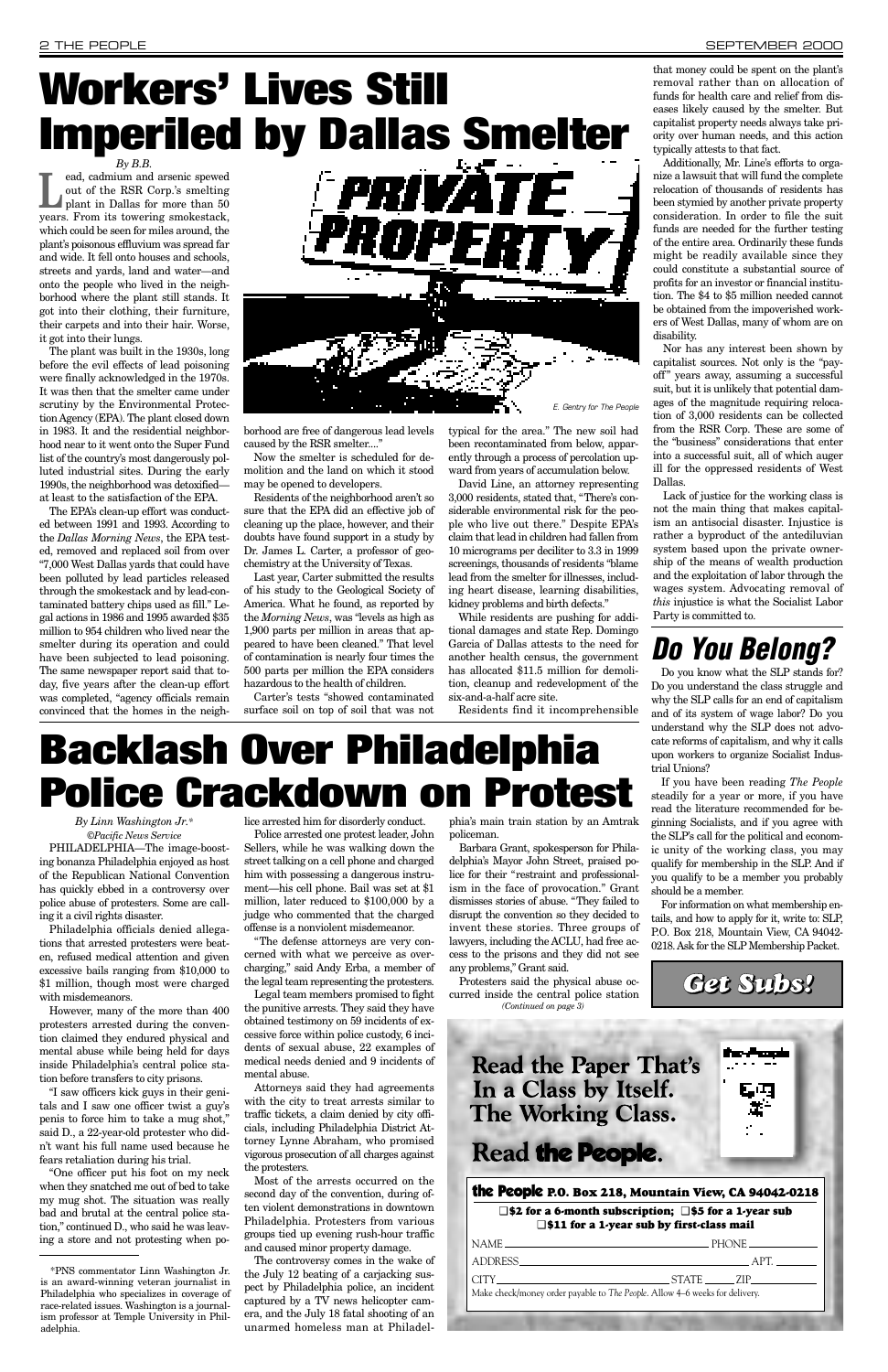*By Bruce Cozzini* n Aug. 2, nurses at Stanford hospitals in Palo Alto, Calif., returned to work after settling a 51-day strike. tals in Palo Alto, Calif., returned to work after settling a 51-day strike. Typical of the growing number of nurses' strikes in recent years, the strike was painful and bitter. Nurses saw their jobs taken by professional scabs furnished through a company that provides contract scabs throughout the United States.

Many of the striking workers had to take temporary jobs through nursing agencies, and some, in disgust, left Stanford permanently for jobs elsewhere. The settlement, which provided 10 to 12 percent wage increases over the next two years rather than the 15 percent originally demanded, was a disappointment to many and was narrowly approved.

The strike was typical of trends in the health care industry. As working conditions in hospitals have worsened in recent years and real wages have diminished, nurses have increasingly begun to organize.

Although, according to the American Nurses Association (ANA), only about 10 percent of the nation's 2.2 million registered nurses are currently unionized, the numbers are growing—and the number of strikes is also growing. There were 21 nursing strikes in U.S. hospitals last year, compared to only four in 1995.

In the past, nurses were deterred from joining unions or striking by attitudes of "professionalism" and guilt over "deserting" their patients. Now with the advent of managed care and the privatizing of hospitals, nurses are finding it necessary to unionize to safeguard the quality of care as well as their own well-being. Arepresentative of the nurses union at Stanford, the Committee for the Recognition of Nursing Achievement, described the change succinctly:

"I think we're going to see a revolution among nurses who are just fed up with the downsizing of hospital personnel. With the advent of managed care, we've seen an erosion in our ability to do safe patient care. The consultants came in. They cut staff at the bedside. I could see that patients weren't getting things on time, and mistakes were being made."

In a number of states, nurses are splitting away from traditional nursing associations like the ANA, which nurses feel are not sufficiently aggressive in representing their concerns. In response the ANA has formed a new organizing arm, United American Nurses, that now represents about 120,000 nurses.

Similarly, the California Nurses Association (CNA) is planning a "boot camp" for nurses' union leaders in September, which so far has attracted about 300 potential leaders.

As nurses begin to show increased militancy, the capitalists that run the hospitals have developed sophisticated strikebreaking capabilities. A number of companies have been organized solely for the purpose of providing scab labor to replace striking nurses.

One of the largest is Denver-based U.S. Nursing, which last year furnished more than 1,500 scab nurses to hospitals around the country. The company, whose operations were described by the *San Jose Mercury News* on June 19, handles everything from flying the nurses in to verifying their credentials and locating housing for them. The lure for the strikebreaking nurses was salaries up to \$4,000, about four times what many Stanford nurses earn.

When the 1,730 Stanford nurses went on strike, Stanford imported about 500 scabs, most of them through U.S. Nurs-

### **Backlash on Police Crackdown**

ing. Striking nurses were concerned about reports of medication errors and problems with equipment that the scabs did not know how to run.

*The People* (ISSN-0199-350X), continuing the *Weekly People*, is published monthly by arty of Americ



Past performance leads to questions about U.S. Nursing's ability to screen nurses and check credentials. Also, for the replacements to cover for the nurses on strike required a great deal of overtime in an environment already understaffed, according to the Stanford nurses.

For the scab nurses to earn their \$4,000 per week, they had to put in 60 to 80 hours a week. Stanford nurses were concerned that the scabs, working long hours with few breaks, would endanger patients. The work schedule also apparently endangers the workers. One 45-yearold replacement nurse died unexpectedly in her hotel room on July 6 after working 20 days in a row.

The presence of the scab workers allowed the Stanford hospitals to operate for the extended period of the strike, while the striking nurses had to fend for themselves. Most stayed with the strike; only 60 to 100 crossed picket lines.

When the striking nurses returned to work on August 2, they were escorted to their stations to avoid contact with the scabs leaving their shift. The returning workers had mixed feelings about the return. As an unidentified nurse told *Mercury News* reporters, "Let's just say my feelings for my employer have changed." Another commented, "I'm relieved to be back, but there are a lot of people here who are very angry."

Patients, on the other hand, were particularly glad to have their regular nurses back.

That the strikers were not entirely satisfied with the settlement is indicated by reports that the agreement was only narrowly approved, even after 51 days. Details of the settlement were not made available, so its limitations are not known.

However, the settlement is clearly limited in one regard: it covered only nurses. Other workers are involved in the running of a hospital: vocational nurses, lab technicians, therapists, clerks and housekeepers, to name a few. They too are subjected to the same problems facing the nurses.

In fact, at eight other hospitals in the San Francisco Bay area, some 3,800 nonnursing hospital workers represented by the Service Employees International (SEIU) staged a two-day strike just as the nurses were returning to work at Stanford. They were making many of the same demands as the Stanford nurses.

However effective the Stanford nurses were in their strike, the limited scope of their success is a measure of the fragmented nature of organization in the health care industry. Although organizing is on the rise, nurses are represented by a number of nursing organizations, the largest of which, the ANA, is more of a professional organization than a union. Within nursing, solidarity is limited and is limited to the profession. Other health workers are represented by other unions, such as the SEIU. Until all workers in the health care industry join forces, they will have only limited victories in their labor struggles. Until they organize on a classconscious basis, rather than a professional basis, they will be unable to attain lasting success. Stanford nurses may have slowed the erosion of patient care at Stanford hospitals through this contract, but they still do not have the control that would allow them to provide the level of care that most nurses would like. Only in a socialist society, in which workers democratically manage industries for the benefit of society rather than for profit, will health care workers both be fully rewarded for their efforts and have the control over their jobs that ensures the quality of health care that they want to provide.



E. Dana St., Mountain View, CA 94041-1508.

Periodicals postage paid at Mtn. View, CA 94042. Postmaster: Send all address changes to *The People*, P.O. Box 218, Mountain View, CA 94042-0218. Communications: Business and editorial matters should be addressed to *The People*, P.O. Box 218, Mountain View, CA 94042-0218. Phone: (650) 938-8359. Fax: (650) 938-8392.

Production Staff: Donna Bills, Ken Boettcher, Genevieve Gunderson. Robert Bills, acting editor.

Access *The People* online by using our gopher on the Internet at gopher.slp.org:7019 or set your browser to http://www.slp.org. Send email to: thepeople@igc.apc.org.

Rates: (domestic and foreign): Single copy, 50 cents. Subscriptions: \$5 for one year; \$8 for two years; \$10 for three years. By firstclass mail, add \$6 per year. Bundle orders: 5-100 copies, \$8 per 100; 101-500 copies, \$7 per 100; 501-1,000 copies, \$6 per 100; 1,001 or more copies, \$5 per 100. Foreign subscriptions: Payment by international money order in U.S. dollars.

where authorities denied access to lawyers. Conditions were better inside the city's prisons, although some guards were verbally abusive.

"The (police station) was a more brutal place. I saw people dragged, kicked and hog-tied. Police denied us phone calls, food and showers," said Aslyn Colgan, a college student from New York.

Colgan said police arrested her during a raid on a puppet-making warehouse three miles from the downtown protests. "I find it amazing that they charged me with resisting arrest when I voluntarily walked onto the police bus. We went to the puppet warehouse because we didn't want to get arrested in Center City," said Colgan.

Gwen Frisbie-Fulton said officers dragged and kicked her inside the police station. "I was hog-tied for six hours. It makes it complicated to use the bathroom and drink water," she said. "Police

kept saying, 'Have you learned your lesson?' We weren't intimidated."

Many protesters called Mayor Street hypocritical for supporting stiff prosecutions, pointing out that Street began his political career as a housing activist staging demonstrations on the streets and inside City Hall.

"Street's position irks me to my core. I got brutally beaten by police in 1979 for participating in a John Street demonstration where he occupied vacant public housing units," said Pam Africa, a key supporter of death-row inmate Mumia Abu-Jamal.

Spokeswoman Grant acknowledged that Street disrupted traffic and City Council meetings but said Street did not engage in illegal conduct like the GOP convention protesters. Grant conceded that Street often broke into vacant cityowned properties but justified that illegal conduct as providing housing for the homeless.

LNS/Bulletin Populaire

### *CALIFORNIA* **Stanford Hospital Nurses Settle After 51-Day Strike**

*(Continued from page 2)*

In Libya, Halliburton has managed to get around a U.S. embargo on exports to that North African country by using its British subsidiary, Brown & Root North Africa. According to Tom Buerkle of the *International Herald Tribune*, this company, other contractors and the Libyan government claim that one project they are involved in is just a water pipeline. The pipeline runs 1,800 miles "from deep in the Sahara Desert to Libyan cities along the Mediterranean." However, "some Western security analysts" claim that this vast pipeline complex could "hold vehicles" and "several underground caverns" for clandestine Libyan military operations. The contractors have also attempted to account for the American construction equipment in use on the project by saying that it was

purchased before 1986 when the embargo banning U.S. exports to Libya took effect.

Cheney has called for an end to sanctions against Libya, Iran and Nigeria that try to limit U.S. petroleum and construction investments in those countries.

The direct link of Cheney as vice president to shady deals with "rogue regimes" would make "plausible deniability" nearly impossible. Whether his Iraqi and Libyan connections are swept under the rug as minor infractions or erupt into an Iran-Contra-type scandal remains to be seen.

In any event, the promise of a new "ethical" administration is a joke. The name of the game is to uphold U.S. capitalist interests by hook or by crook. For this task, Cheney is more than qualified to be vice president of U.S. capitalism's political state.

## **. . . Perfect Choice–for Capitalism**

*(Continued from page 1)*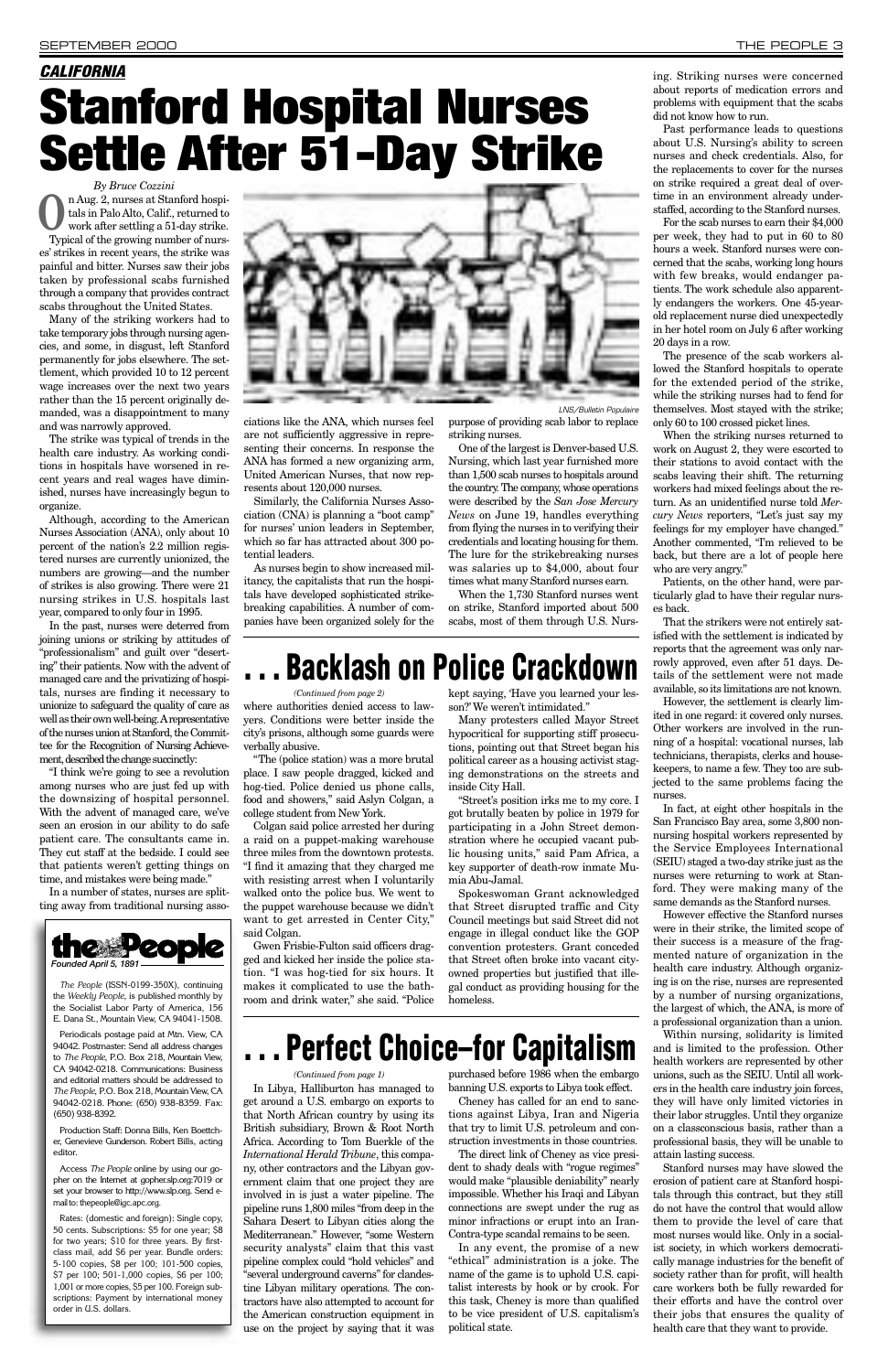Capitalism creates a warped sense of morality among those in positions of power. Or perhaps it is better said that capitalism is a system under which those with a warped sense of morality naturally rise to the top.

Take the case of U.S. Sen. Joseph I. Lieberman of Connecticut, the man hand picked by Vice President Albert Gore to be his running mate on the Democratic party's presidential ticket.

Lieberman has been described by many in capitalist politics and the media as a man of integrity.

Naturally they apply their own standards.

Naturally their standards stem from and reflect their own view of the world.

Naturally they ignore that they have applied these standards before and that many annointed by them in the past have fallen short—even by their own standards.

Naturally they have their own reasons for ignoring the worthlessness of their past recommendations and for volunteering their opinion again as each presidential cycle runs its course and new men rise to prominence among them.

Lieberman's "impeccable character" impresses the Rev. Jerry Falwell, for example, whose Brooks Brothers suits are probably not exactly what most people think of when one is described as a "man of the cloth"—at least not of common cloth.

The archconservative warmonger Arlen Specter has noted Lieberman's "integrity."

William Bennett, education department head during the Reagan administration and so-called "drug czar" under the Bush administration, said of Lieberman, "He's a great guy. I'm going to offer to do a nominating speech."

But those who can utter the name "Lieberman" and the word "integrity" in the same breath clearly share a

warped, if nonetheless prevalent, sense of morality.

Lieberman's primary claim to fame as a "man of integrity" comes from his being the first Democrat to denounce President Clinton's sexual antics with Monica Lewinsky after Clinton publicly confessed to them. "Such behavior is not just inappropriate," said Lieberman, "it is immoral. And it is harmful, for it sends a message of what is acceptable behavior to the larger American family, particularly to our children."

Lieberman has another standard when it comes to accepting campaign contributions from capitalists and their corporations and advancing legislation that serves their interests. As David Corn, Washington editor of *The Nation*, reports, Lieberman "is a leading recipient of funds from Big Insurance—over \$197,000 so far in this campaign cycle. And—coincidence or not—he has pressed for health care measures the industry desires and that consumer advocates criticize. He has opposed permitting patients to sue negligent HMOs for punitive damages. He supported product liability reform, which would make it difficult for consumers to sue businesses that manufacture and sell defective and dangerous products."

Corn also notes that Lieberman failed to criticize Clinton for bombing a pharmaceutical plant in Sudan in 1998, even after evidence turned up showing that the plant's supposed links to Osama bin Laden's terrorists were dubious. And, Corn observed, Lieberman supported the use of U.S. bombers in Bosnia against Serb genocide but did not support U.S. intervention in the Rwandan genocide. His rationale was that "we have strong historic, strategic and cultural ties to Europe." Meaning, of course, that "we" (the ruling capitalist class that pulls war clouds on and off the world stage) had no material interests in Rwanda worth the expense of getting involved.

Corn writes that, "In the land of Clinton, it doesn't take much to be a saint." A truly objective observer of capitalist society would go further than that.

Karl Marx, after refuting a fallacy advanced by John Stuart Mill, paused to observe that "on the level plain, simple mounds look like hills; and the imbecile flatness of the present bourgeoisie is to be measured by the altitude of its great intellects." Applied to the field of morality, that would go something like "under capitalism, a Lieberman looks like a saint —and the amorality of the capitalist class and its political defenders is to be measured by the saintliness of such great moralists."



In short, it is no surprise that "Mr. Clean" is really about as suspect as any other capitalist politician.

After all, he supports and defends the capitalist system under which the overwhelming majority—the great working class—is daily robbed of the lion's share of the product of its labor. This is the greatest robbery in history, and the likes of Lieberman not only fail to point it out to the workers whose votes help put them into their positions of privilege and power. They deny the very existence of that robbery, even while they grow fat off the booty shoved their way by their capitalist sponsors.

*—K.B.*

#### **The Hamilton Manifesto** (*Daily People,* Feb. 8, 1910)

Goals determine methods. According as a goal is clear the methods to reach it will be correct. The goal of unity among the forces that make for the Socialist Republic is a goal that can meet with approval only. If such a goal is clear, the methods will adjust themselves accordingly. It should seem from these premises that nothing could be easier than the adoption of the correct methods towards a goal such as "unity"—a goal the mentioning of which should suffice to appeal to all right-minded men, and exclude all others. Unfortunately, the poverty of language overthrows such a fascinating theory. "Unity" means different thing to different minds. To different minds a number of things are implied by the word "unity"; from different minds the same things are excluded; and this happens from the circumstance that the Socialist Republic does not mean the same thing to all minds.

It may be objected, that although the concept of the Socialist Republic may be different to different minds, according as these understand the law of social evolution, nevertheless all these minds are at one, absolutely at one, in one thing, to wit, the abominableness of the capitalist regime. Could not unity be effected on such a plank? It cannot. Take an illustration from history.

The scores of evangelical movements were all agreed, absolutely agreed upon the intolerableness of the Roman Catholic regime. Yet "unity" among them was ever found impossible—that is to say, it was found impossible so long as there was any vitality in them. Actual or practical unity among them was not effected until they had become what Edmund Burke correctly called them, "volcanoes burnt out." In other words, they united

when there was nothing left that was worth uniting on. Why? The so-called evangelical movements were essentially political revolts of capitalism against feudalism; revolts of a system of freedom against the feudalic system of blind submission. An economic order in formation has many aspects. The multiple aspects of the bourgeois uprising manifested themselves in multiple creeds. The competitive spirit of capitalism was reflected in a multiplicity of "religions." When capitalism had sufficiently crystallized into a social system the bottom dropped from the dissimilarity of the creeds that it gave birth to. Then, and not before, did they stop quarreling. In short, all attempts at unity between the evangelical creeds, before capitalism had reached a minimum of solidity, resulted in intensified disunity. To sum up that experience, unity is out of question on a negative.

Experience also teaches a positive lesson. The test of the ripeness of men to unite for a revolutionary purpose is the sense that their parties, or organizations, are nothing more nor less than vehicles of conveyance. So long as men are as "identified" with an "organization" as an oyster is to its shell, their intellects, governed by their private interests, are not above the oyster. Ripeness for unity proclaims itself in man when his readiness to unite never will stop to consider what bearing the unity will have upon his own organization. The labor or socialist movement of the United States has recently furnished a striking, and, therefore, instructive lesson on this head. When the IWW [Industrial Workers of the World] was organized the posture of the SP [Socialist Party] was: "What will become of our organization?" This was an illustration of how instinct rises above actual knowledge. The average SP man is unconscious of the fact that the SP goal is purely political—an ex-

### *'Mr. Clean'*

### *A De Leon Editorial* **Goals Determine Methods**

*Goals must take precedence over all parties; but unity can be achieved only on a genuine revolutionary base.*

Socialism is the collective ownership by all the people of the factories, mills, mines, railroads, land and all other instruments of production. Socialism means production to satisfy human needs, not, as under capitalism, for sale and profit. Socialism means direct control and management of the industries and social services by the workers through a democratic government based on their nationwide economic organization.

Under socialism, all authority will originate from the workers, integrally united in Socialist Industrial Unions. In each workplace, the rank and file will elect whatever committees or representatives are needed to facilitate production. Within each shop or office division of a plant, the rank and file will participate directly in formulating and implementing all plans necessary for efficient operations.

Besides electing all necessary shop officers, the workers will also elect representatives to a local and national council of their industry or service—and to a central congress representing all the industries and services. This all-industrial congress will plan and coordinate production in all areas of the economy. All persons elected to any post in the socialist government, from the lowest to the highest level, will be directly accountable to the rank and file. They will be subject to removal at any time that a majority of those who elected them decide it is necessary.

Such a system would make possible the fullest democracy and freedom. It would be a society based on the most primary freedom—economic freedom.

For individuals, socialism means an end to economic insecurity and exploitation. It means workers cease to be commodities bought and sold on the labor market and forced to work as appendages to tools owned by someone else. It means a chance to develop all individual capacities and potentials within a free community of free individuals.

Socialism does not mean government or state ownership. It does not mean a state bureaucracy as in the former Soviet Union or China, with the working class oppressed by a new bureaucratic class. It does not mean a closed party-run system without democratic rights. It does not mean "nationalization," or "labor-management boards," or state capitalism of any kind. It means a complete end to all capitalist social relations.

To win the struggle for socialist freedom requires enormous efforts of organizational and educational work. It requires building a political party of socialism to contest the power of the capitalist class on the political field and to educate the majority of workers about the need for socialism. It requires building Socialist Industrial Union organizations to unite all workers in a classconscious industrial force and to prepare them to take, hold and operate the tools of production.

You are needed in the ranks of Socialists fighting for a better world. Find out more about the program and work of the Socialist Labor Party and join us to help make the promise of socialism a reality.

*(Continued on page 7)*

### what is socialism?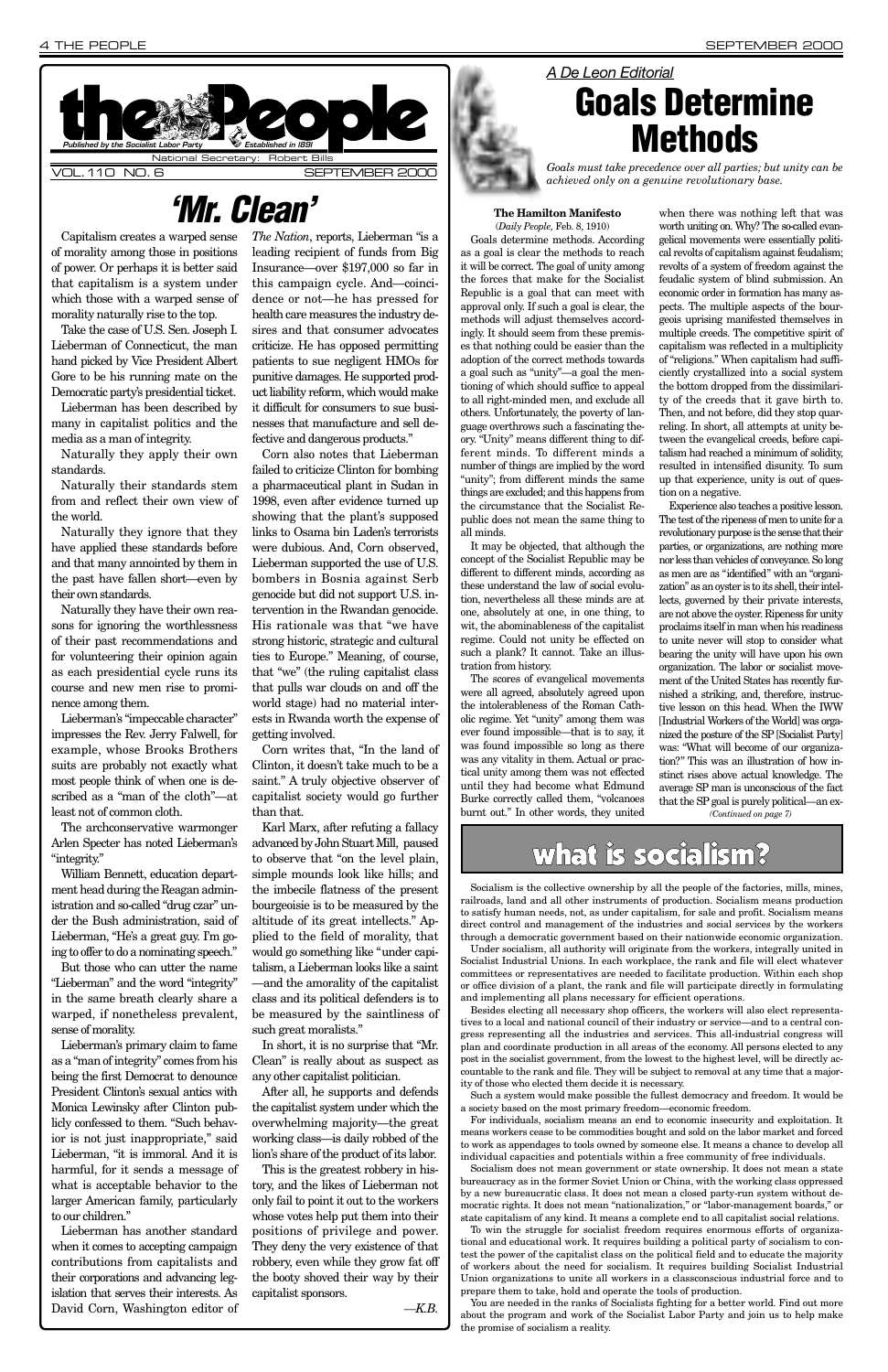**The word** *socialism* is one of the most lied about and misunder-<br>stood words in common usage tomost lied about and misunderstood words in common usage today. One seldom meets a person who can correctly define it or who has any conception of what a socialist society would really be like.

No wonder so many people, reading or hearing these tall tales (told as gospel truth) say, "That's not for me. Let China or Cuba or Vietnam or North Korea have it, but don't give us socialism, if that's what it is!"

For example, socialism has been described as "evil." It has been accused of being "opposed to freedom" and is said to be synonymous with bureaucratic state control of business.

The Socialist Labor Party heartily agrees! If socialism is what China or Cuba has today, or what the former Soviet Union had, we don't want it either. But it isn't and wasn't! Socialism does not exist anywhere in the world today, and it never has.

### **Socialism Means Higher Living Standards**

America is the logical country for the initiation of socialism because it has the industrial capacity to produce an abundance. This is important. Indeed, it is essential. Without that ability to produce an abundance socialism is an impossibility. That's why socialism does not, did not and could not exist in any of the countries mentioned.

Even those who know virtually nothing else about socialism that is true have heard the slogan "Workers of the World, Unite!" Karl Marx, the founder of modern socialism and the author of that line, did not call upon the peasants and subsistence farmers of nonindustrial, agricultural countries to unite, but upon the wage workers of the industrialized countries the countries where capitalism is dominant. It's a simple thing to remember. So, the next time the evening news or the morning newspaper talks about the "Marxist guerrillas" lurking in some far-off jungle you will recognize it for what it is—unadulterated propaganda manufactured for mass consumption by those who uncritically accept anything the mass media seeks to impose on them.

Socialism, to repeat, presupposes a highly developed economy in which an abundance of the good things of life can be readily produced. Furthermore, socialism does not mean a lowering of our standard of living to one common level. Socialism means the social ownership and democratic management of all the machinery of production and distribution, as well as of the natural resources and the land. The working class today creates all wealth for the benefit of private owners of the means of production, and receives in return only a fraction of that wealth in the form of wages. Under socialism, the same producers will create the wealth for all of society to enjoy. When those now unemployed or occupied in useless or antisocial lines are put to useful endeavor, and when the ingenious labor-saving inventions already in existence are put into general use, the working day will be shortened tremendously. How would you like to work 20 hours or less per week, and receive in return a standard of living equal to what a \$100,000 yearly income provides today? Socialism would turn this from a dream or remote possibility into an actual fact.

### **Socialism Means Industrial Democracy**

Socialism is not a paternalistic society in which the good things of life are handed down from above. It is a society of equal economic opportunity for all.

You, the workers, the producers, will have full voice and vote in the Industrial Republic of Socialism. You know more than anyone else about the details of your job. You are fully capable of choosing whatever superintendents or management committees are needed to direct production in your workplace, whether it's a factory, a mine, a mill, an office, a school or a hospital.

The representatives you elect to higher councils will meet with representatives from other plants in the same industry. These national industrial union bodies will discuss new methods of gaining efficiency, and will organize information on the total production of that industry.

From each basic industry representatives will be sent to a Socialist Industrial Congress that will replace the corrupt political state, the government of and by politicians, and for capitalists, that we have today. The duties of this central body will be to correlate production with the needs and desires of society as a whole so that an abundance will be assured to everyone. Computer technology will be put to excellent use in compiling these data.

Here is another aspect of socialist democracy that deserves emphasis. In the Industrial Republic of Labor your representatives will be removable from office as easily as they are elected because of your on-the-job voice and vote in running your industry. Economic as well as governmental freedom will at last be yours! Both the fear of unemployment that capitalism brings in bad times and the imposition of forced overtime it brings in socalled good times, in short, all the insecurity and strain that now accompany the sale of your labor power will be banished with the abolition of capitalism and its wage-slave system.

### **Socialism Means Cultural Freedom**

Under socialism you will enjoy a freedom of thought that capitalism cannot and will not give you. Neither the media, the schools, the churches or your own selfgovernment will be beholden to private capitalist interests for funds and subsidies. Workers in the publishing industry, for example, will be under no compulsion to slant their writing in favor of advertisers, as happens today. Their minds will not be controlled by private owners. They will be free to devote themselves to the printing of the truth as they see it, and the reporting of facts.

Teachers, under socialism, can help develop our children's minds free from the dictation of selfish influences. Every pos-

sible facility to aid in the educational processes will be made freely available. And, as with every other industry, whether it produces goods or services, the "education industry" will be governed by the equal voice and vote of the workers who run it.

### **Socialism Means Better Health**

The "social health industry" will concern itself purely with the prevention and cure of disease. There will be no profit motive to corrupt the practice of doctors, nurses, technicians and others charged with the maintenance of the peoples' health. Sickness and unhealthy conditions of mind and body that are due to unfavorable environment and unwholesome social conditions will disappear under conditions of peace and security.

The elimination of private profit will insure that only healthful foods are produced. The finest of clinics, furnished with the newest in scientific equipment, will assist the doctors of the future to correct physical and mental ills and prolong the life of unnumbered thousands of workers.

When the economic insecurity of the present day is replaced by the freedom and democracy of socialism; when the crime-ridden environment of dog-eat-dog capitalism is replaced by one in which every man and woman has an equal opportunity to make a place for themselves as useful producers; when the fear of wars to control some natural resource, market or strategic location is removed so that people can use their combined energies and talents for construction instead of destruction—when all these things have come to pass, the main causes of mental ills and disorders will have disappeared and these neuroses will be things of the past. What a far cry this conception of health-maintaining services is from the profit-seeking HMOs and miserly state Medicare system of today! The HMOs and the American Medical Association are correct in pointing out that nationalized health insurance would be a form of government-subsidized medicine. However, their motive in fighting it is the desire to keep their lucrative field to themselves and not share it with a state bureau. It has nothing whatever to do with health maintenance, and everything to do with profit maintenance.

### **Socialism Means Security and Leisure**

Under socialism, the old and infirm will receive all necessary medical attention, besides their full share from the abundant social store—not in the form of miserly pensions, meager "social security"

payments or degrading charity, as today, but as befits the dignity of useful producers who have met their obligations to society and deserve to retire and enjoy the vast benefits that society can offer them.

The enhanced leisure afforded by shorter hours of work will mean a great enrichment of our lives. Travel, the development of cultural interests, the best in entertainment—all these will be ours.

### **Capitalism, Not Socialism, Destroys the Family**

Best of all, we shall know the full pleasure of family life without the nagging cares that frustrate our hopes of happiness today. It used to be said that socialism would break up the home. It must be obvious to all now that it is capitalism that is the home breaker. With fathers and mothers both forced to work to make ends meet, children are often left without proper family guidance or are farmed out to day-care centers. Adolescents left without parental companionship and guidance turn with distressing frequency to unhealthful pursuits, antisocial activities and even self-destructive behavior. Teenage suicides—one of the most damning counts in the indictment against capitalism—have reached epidemic proportions.

In a sane social order, marriage would cease to be a property relationship. Mutual love and understanding will be the sole foundation on which the family of the future will build. Those who prate the loudest about "family values" today are also among the loudest in upholding the very system that is destroying the family, denouncing socialism as an evil and blocking the path to saner social and personal relations.

Perhaps at this point you are shaking your head and saying, "Much of what you say about capitalism is true; but socialism sounds too much like heaven on earth to be plausible. Socialism can't happen. We'll still have to contend with human nature, you know."

Let's reason this out. Would you be opposed to helping create a veritable "heaven on earth" if you knew it was possible? Do you really prefer voting for politicians who are pledged to maintain the present social system, which is the exact opposite of that "heaven on earth"?

Socialism is not only a possibility, but the only practical solution to the problems of our age. Now let us consider this "human nature" that must be taken into account.

Is it your nature to desire peace or war? Are other human beings different from you in this? Is it your nature to prefer the insecurity of capitalist wage slavery, or do you yearn for real security for yourself and your family? The Socialist Labor Party maintains that the best in human nature can only be brought out by the best in social and economic conditions.

#### **Only the Workers**

### **Can Establish Socialism**

You, the workers, have built the modern industrial machinery. You have contributed the technical skill, the brains and the strength, and have created an abundance that the capitalist class does not know how to cope with. Artificial scarcity through the destruction of surpluses, wars and recurring economic crises have been capitalism's answer to your prolific production.

The Socialist Labor Party urges the workers to realize their own capabilities. You have the brains and skill to operate industry now, as a class, for the benefit of the parasitic owners; you certainly have the brains and skill to govern industry collectively for the benefit of all of society. The establishment of the Socialist Industrial Republic of Labor depends upon the growing understanding of socialism among the workers. Study the program of the Socialist Labor Party, spread its message and join its ranks.

# **Building a Socialist Society**

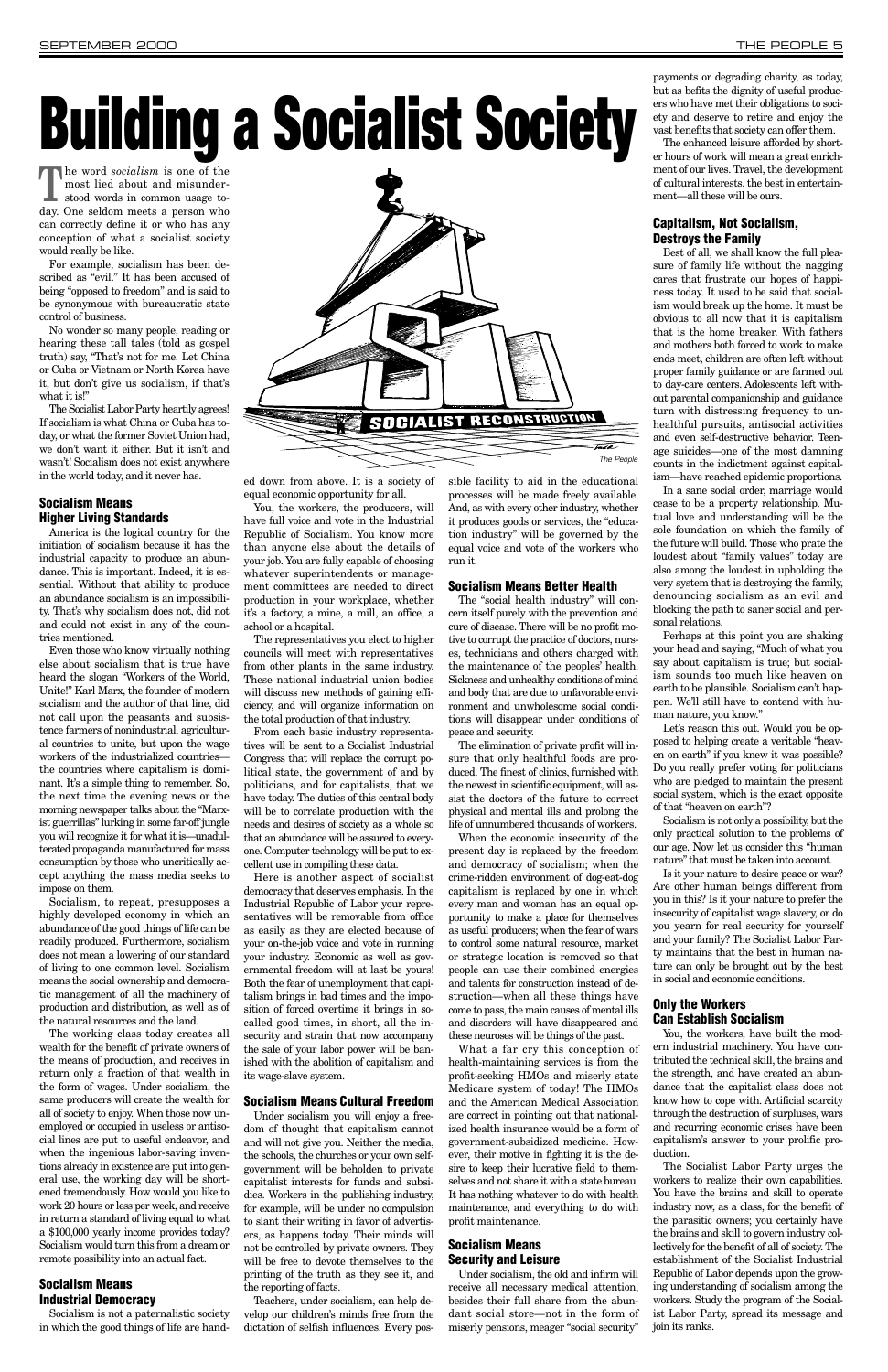**Why doesn't** *The People* **ever discuss things from the standpoint of the consumer?** 

First, who is "the consumer?" Is it the worker? The capitalist would certainly like workers to think of themselves as being representative of that category. That is the reason the capitalist media always depict "the consumer" as being the "average" person. If there is a strike on, for example, and the strike interferes with the flow of ordinary articles of consumption, the striker is depicted as the enemy of "the consumer." Or, if the particular TV station or newspaper happens to be "liberal" and its job is to turn out something hostile to the power interests, it is the "fat cat" who is depicted as the enemy of "the consumer." Or, again, if it is a "conservative" TV station or newspaper that is up in arms against high taxes, the newscaster or commentator reveals "the consumer" as the victim of the bureaucrat. The reason for these appeals is obvious. *Everyone is a consumer —including the striker, the "fat cat," the bureaucrat and the media itself.* If there is any difference between the worker consumers and the bureaucrat and



capitalist consumers, it is that the latter consume disproportionately more than the former.

Now, *The People* is not interested in the standpoint of either the capitalist or the bureaucrat; *The People* is interested only in the standpoint of the workers. Moreover—and this is of primary importance—*The People* considers it its duty to demonstrate repeatedly that the workers are not robbed as consumers, superficial evidence to the contrary notwithstanding. The workers are robbed as the sole producers of social wealth.

Everyone is a consumer, but only the workers are producers, and the workers are robbed by the capitalists who buy their labor power for wages and who ap-

propriate the product of their labor. Wages are determined by the price that labor power fetches as a commodity in the market, and this price fluctuates according to supply and demand. In the long run, however, the price of labor power (wages) coincides with its value—and its value is equal to the amount of labor (measured in labor hours and minutes) that is embodied in what workers consume to keep themselves in working condition. In everyday language the worker normally gets a *living wage*.

This is the key to the robbery

that goes on under capitalism. And it is precisely for this reason that *The People* focuses attention on the worker's wage-slave status and the need to alter this status. When, under socialism, the workers cease to be robbed of the major portion of their product they will be enabled to consume in proportion to what they produce, but not until then.

# **. . . Republican Party**

schools still represent a social gain—*education for most, if not all*—over no schools or private schools that are free to exclude on whatever basis they wish. Vouchers risk that social gain.

Bush proclaimed the need—and his intent to pursue funding—for a national missile defense system, a system costing tens if not hundreds of billions that will not only spur the waste of vast resources on militaristic ends, but could dangerously escalate the now smoldering arms race.

The GOP presidential hopeful proclaimed the need for tax relief and then pointed a finger at the inheritance tax as the first instance of the tax laws he would work to end. Yet workers seldom have anything left to pass on to their children except good advice. The capitalist class will exclusively benefit from the abolition of this tax.

In fact, the capitalist class benefits foremost from any tax reduction. Workers can only benefit temporarily from such reductions, since their wages are roughly equivalent to the cost of production of labor power—including food, shelter, clothing, education and the like, *and any taxes workers must pay*—moderated by supply and demand. Reduce the taxes "paid" by workers, and wages will eventually drop to account for the changed cost of production.

Bush said he would work to reduce taxes on the poorest workers. This would be just wonderful—if wage reductions didn't eventually follow such tax reductions. The most workers could hope for is a few months of "tax re-

lief" before wage reductions equalize changed costs of production.

Bush's "compassionate conservatism" includes, according to his acceptance speech, tax credits to ostensibly help low-income workers purchase homes. It includes tax credits for workers to support their favorite "antipoverty" charity's inadequate efforts to help the millions tossed off the welfare rolls by capitalism's compassionate "welfare reform." But, again, these tax credits, like all other tax credits and reductions, will eventually accrue to the benefit of the capitalist class via pay reductions for the workers they exploit. "Compassionate conservatism" apparently has much more to do with compassion for capitalists than for workers.

Of course, Bush would have American workers believe otherwise. "Now is the time to give American workers security and independence that no politician can ever take away," said Bush in his speech—three times.

But even if the Republican Party had anything meaningful to "give" to workers, *anything politicians give they can just as easily take away*. American workers cannot have "security and independence" given to them. Capitalism, the system under which we presently live, is built on private ownership of the means of life and production for the private profit of the tiny minority class that does the owning. It is therefore built on the exploitation and impoverishment of the working class.

Under this system, competing companies must increasingly automate and throw more labor out of the productive process. They win their competitive battles by squeezing workers for less pay and more work in a thousand and one ways, aimed at underpricing their competitors in the marketplace and realizing profit by selling the goods their workers produce. The richer the capitalists get, the poorer must the working class collectively become.

Workers have but one hope for real economic security and independence. They must organize in the industries and services to take, hold and operate those means of life, built by their collective labor and that of their forebears, collectively and democratically in the interest of all society.

Bush claimed that the Clinton "administration had its chance. They have not led. We will." He was right about the Democrats. But the Republican Party has *nothing* to offer workers either. Both parties have had their chance at addressing the concerns of workers—falling real wages, economic insecurity, unemployment, poverty, racism, sexism, social violence, militarism, the worsening environment and a plethora of other unsolved problems brought on by the capitalist system to which both parties are totally committed. Reform after reform ostensibly intended to solve these problems has led instead to their continued and worsening existence.

To paraphrase the lackluster Mr. Bush with the proper spin, *the capitalist parties have had their chance to solve these problems*. They have failed. Workers themselves must now act, in their own collective interest, to fundamentally reconstruct society along the socialist lines of economic democracy, the only road to peace, freedom and abundance. *—K.B.*

### activities

**Activities notices must be re-OREGON ceived by the Monday preceding Portland the third Wednesday of the month.**

### **CALIFORNIA Oakland**

**Discussion Meeting—**Section San Francisco Bay Area will hold a discussion meeting on Saturday, Sept. 30, 1–4 p.m., at the Rockridge Public Library, 5366 College Ave., Oakland. Moderator: Frank Prince. For more information please call 650- 938-8370.

#### **San Jose**

**Discussion Meeting—**Section San Francisco Bay Area will hold a discussion meeting on Saturday, Sept. 16, 1:30–4 p.m., at the Empire Branch Library, 491 E. Empire St., San Jose. Moderator: Bruce Cozzini. For more information please call 650-938-8370.

### **OHIO**

### **North Royalton**

**Social—**Sections Akron and Cleveland will hold a social on Sunday, Aug. 27, beginning at 1 p.m., at the Burns' residence, 9626 York Rd., North Royalton. Refreshments will be served. For more information call 440-237-7933.

**Discussion Meetings—**Section Portland holds discussion meetings every second Saturday of the month. Meetings are usually held at the Central Library, but the exact time varies. For more information please call Sid at 503-226-2881 or visit our Web site at http://slp.pdx.home. mindspring.com. The general public is invited.

### **PENNSYLVANIA**

**Philadelphia—**Section Philadelphia will hold a lawn party on Sunday, Sept. 17, from 1–5 p.m., at 15024 Liberty Lane, Philadelphia. For directions call 215-673-1170.

### **TEXAS Houston**

**Discussion Meetings—**The SLP group in Houston holds discussion meetings the last Saturday of the month at the Houston Public Library, Franklin Branch, 6440 W. Bellfort, southwest Houston. The time of the meetings varies. Those interested please call 713-721-9296, e-mail reds-1964@netzero.net or visit the group's Web site at http://home.beseen.com/ politics/houstonslp.

| <b>Contribute to the SLP's</b><br><b>\$25,000</b><br>Thanksgiving<br>FUND                                                                                     |                   |
|---------------------------------------------------------------------------------------------------------------------------------------------------------------|-------------------|
| <b>SLP • P.O. BOX 218</b><br>MTN. VIEW, CA 94042-0218                                                                                                         |                   |
| Enclosed is my contribution of $\frac{1}{2}$                                                                                                                  |                   |
| NAME.                                                                                                                                                         |                   |
| ADDRESS.                                                                                                                                                      | APT.              |
| <b>CITY</b>                                                                                                                                                   | STATE ______ ZIP_ |
| □ Send a receipt. (Political contributions are not tax deductible.) Please do not mail cash. Make<br>check/ money order payable to the Socialist Labor Party. |                   |

*(Continued from page 1)*

**Question Period**

### *Capital And Labor*

*By Arnold Petersen*

**A series of essays that discuss and define such terms as capital, profit, labor power, price controls, etc. , and explain the underlying causes of class conflict.**

> **(80 pages) \$1.25 postpaid**

**NEW YORK LABOR NEWS P.O. Box 218 Mountain View, CA 94042-0218** ing everything possible to increase the party's cash reserves before the boost that special contribution gave the party is used up and we fall back toward a potentially dangerous situation.

"Accordingly, I urge every member to do everything within their power to come to the party's assistance at this critical juncture....

"For our part, we are looking into new ways to reduce expenses even further than they have been reduced in recent years. Our efforts in that direction were extremely successful, as you know. But the recent increase in rent...threatens to wipe out much of the progress made on that front.

"The main thing on the National Office agenda, apart from continuing uninterrupted publication of *The People*, is to find a new and less expensive location for National Headquarters....We may end up in a warehouse, or in cramped offices much smaller than we occupy today. However, as long as you stick with us and feed the party's war chest we will continue to publish *The People* and do everything else possible to spread the party's message. We are determined to do our part, but our ability to do it depends entirely on you."

As indicated, it will not be necessary for the SLP to jam its offices into even smaller quarters than they occupy at present. But it is necessary to shore up the party's cash reserves.

Rather than establish a special fund, however, it has been decided to combine that need with the annual Thanksgiving Fund, which ordinarily is specifically dedicated to the financial support of *The People*. It has also been decided to set the goal for the fund at \$25,000. Reaching that goal will ease the party's immediate financial problems and help to ensure uninterrupted publication of *The People*.

Please use the Thanksgiving Fund coupon in this issue to help us stop the drain on the SLP's cash reserves and to keep *The People* in print.



### **. . . Need for Funds**

#### *(Continued from page 1)*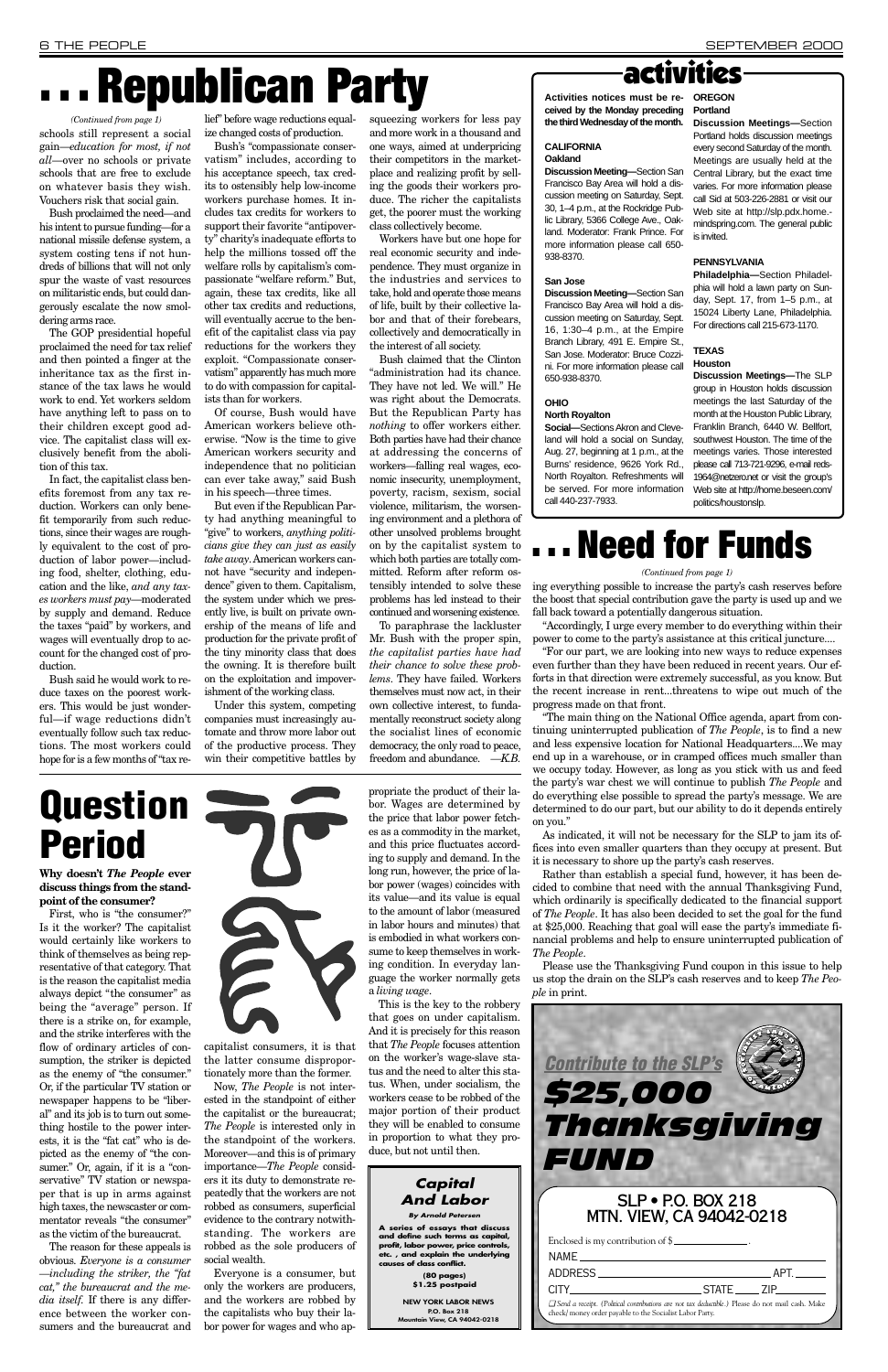*The Hunting of the President: The Ten-Year Campaign to Destroy Bill and Hillary Clinto*n. By Joe Conason and Gene Lyons. New York: St. Martin's Press, 2000; 432 pages. Please order from bookseller or publisher.

The authors of this book are long-time respected newspaper reporters who have done an enormous amount of research and interviewing to uncover the amazing history of the loose network of determined right-wing devotees bent on destroying Bill Clinton and, for good measure, Hillary Clinton also. It is a story of intrigue, dirty tricks, defeated politicians bent on revenge, ultraconservative pamphleteers, disappointed officeseekers, wealthy benefactors of right-wing causes, religious fanatics, segregationists, confirmed ideological zealots, and profitseekers eager to tell questionable tales of sex and intrigue to supermarket tabloids and to any other news outlet willing to pay for scandal stories.

It was a slime campaign that began in 1989, initiated by Lee Atwater, chairman of the Republican National Committee. In surveying the potential Democratic presidential candidates for 1992, Atwater singled out Gov. Bill Clinton of Arkansas as the most talented of the lot and the one who must be politically destroyed to protect President George Bush in his run for a second term.

His method was to back a certain Republican gubernatorial candidate against Clinton and use that candidate, in Atwater's words, "to throw everything we can think of at Clinton—drugs, women, whatever works. We may or may not win, but we'll bust him up so bad he won't be able to run again for years."

Although Atwater's picked candidate lost the Republican primary, and the Republican who defeated him lost to Clinton, the technique of destruction was carried on by other disgruntled anti-Clintonites in Arkansas and elsewhere by Atwater's successors in the national Republican Party, and by a fervent band of ultra social and political conservatives across the country.

#### **ALBANY, N.Y.** SLP, P.O. Box 105, Sloans-

SLP, P.O. Box 642, Skokie, IL 60076-0642.

> Among those loyal anti-Clinton troops was the God Squad, a national collection of far-right evangelical Christians led primarily by such ordained worthies as Jerry Falwell, Pat Robertson, James Dobson and Tim Lahaye. Falwell, Baptist pastor from Lynchburg, Va., did not seem to be at all bothered by either accuracy or Christian truthfulness in promoting his political agenda. He felt that Clinton's election to the presidency was the downfall of America and therefore he helped to distribute a videotape, *Circle of Power*, that attributed "a series of suicides, accidental deaths and unsolved homicides" in Arkansas to the new president. Even more scurrilous was the video *The Clinton Chronicles*, which Conason and Lyons show was financially underwritten by Falwell's Liberty Alliance. It comprised a long string of errors, ignorance and outright falsehoods aimed at Bill Clinton. The video was eagerly promoted and sold by Falwell over his weekly TV program, *The Old-Time Gospel Hour*. Falwell also regularly showed excerpts from the video as part of the regular Sunday worship on his *Gospel Hour* program, evidently to give the Devil equal time with God and to brainwash

his parishioners and TV viewers with his particular brand of political correctness.

**SACRAMENTO, CALIF.** SLP, P.O. Box 2973, Sacra-

> The chapters dealing with the investigations by the Office of Independent Counsel and the totalitarian legal tactics used by Kenneth Starr and his associates make fascinating as well as frightening reading.

> Bill Clinton's reckless personal behavior with a young aide and his inept attempts to divert attention from his actions only drew him deeper into the trap prepared for him by his political enemies bent on destroying his presidency.

> Conason and Lyons note other past presidents who have been subjected to vicious assaults by their political enemies, but conclude that "rarely in this century has the impulse to destroy dominated our national discourse the way it has during the past decade." Their conclusion is: "No president of the United States and no first lady have ever been subject to the corrosive combination of personal scrutiny, published and broadcast vilification, and official investigation and prosecution endured by William Jefferson Clinton and Hillary Rodham Clinton."

Everyone truly interested in recent American political history and the machinations of those in control of this bourgeois political process should read this book. It reveals the corruption of both the politicians eager to get and keep power by any means, fair or foul, and the heavy-handed and manipulative methods of the practitioners of the legal process, intent not on actual truth or innocence, but on enhancing their own prestige and power by destroying any who stand in the way of their own political agenda. *—B.G.*

### **NATIONAL HEADQUARTERS**

NATIONAL OFFICE, SLP, P.O. Box 218, Mtn. View, CA 94042-0218; (650) 938- 8359; fax (650) 938-8392; e-mail: socialists@slp.org; Web site: www.slp.org

### **AKRON, OHIO**

Call (330) 864-9212.

ville, NY 12160-0105. **CHICAGO**

### **CLEVELAND**

Robert Burns, 9626 York Rd., N. Royalton, OH 44133. Call (440) 237-7933. E-mail: j.oneil@worldnet.att.net

**CORPUS CHRISTI, TEX.** Call (512) 991-0287.

**DALLAS**

Call Bernie at (972) 458-2253. **DENVER**

### Call (303) 426-5108.

**DULUTH** For information, call Rudy Gustafson at (218) 728-3110.

#### **EASTERN MASS.** Call (781) 444-3576.

#### **HOUSTON** Call (713) 721-9296. Web

site: http://home.beseen. com/politics/houstonslp E-mail: reds1964@netzero. net

**HUNTER COLLEGE, NYC** HunterSLP@aol.com

**LARAMIE, WYO.** E-mail: portage@uwyo.edu

**LONG ISLAND, N.Y.** LongIslandSLP@aol.com

**MIAMI**

#### **MIDDLETOWN, CONN.** SLP, 506 Hunting Hill Ave.,

(860) 347-4003.

#### **MILWAUKEE** SLP, 1563 W. Rogers St.,

webtv.net

**NEW LONDON, CONN.** SLP, 3 Jodry St., Quaker

447-9897.

**OCEANSIDE, CALIF.** Call (760) 721-8124.

#### Call (305) 892-2424. E-mail: mento, CA 95812. **SAN FRANCISCO**

**PALMDALE, CALIF.** E-mail: med@ptw.com

redflag@bellsouth.net **BAY AREA** SLP, P.O. Box 70034,

### **PHILADELPHIA**

Middletown, CT 06457. Call 0034. (650) 938-8370. Email: slpsfba@netscape. net **SEABROOK, N.H.**

### slpphilly@aol.com **PITTSBURGH**

### Call (412) 751-2613.

Milwaukee, WI 53204- 3721. Call (414) 672-2185. E-mail: milwaukeeslp @ Call (603) 770-4695. **ST. PETERSBURG, FLA.** Call (727) 321-0999.

#### SLP, P.O. Box 4951, Portland, OR 97208. Call (503) 226-2881. Web site: http://slp.pdx.home.mindspring.com E-mail:

#### Hill, CT 06375. Call (203) **S.W. VIRGINIA**

**NEW YORK CITY** Call (516) 829-5325. Thad Harris, P.O. Box 1068, St. Paul, VA 24283-0997. Call (540) 328-5531. Fax (540 ) 328-4059.

Sunnyvale, CA 94086-

SLP, P.O. Box 28732, Philadelphia, PA 19151. Call (215) 234-4724. E-mail: Brian Blanchard, 58 Forest Rd., Trevallyn, Launceston, Tasmania 7250, Australia. Call or fax 0363-341952.

#### **SOUTH BEND, IND.**

**PONTIAC, MICH.** Call (810) 731-6756. **PORTLAND, ORE.** SLP, 1550 Laperriere Ave. Ottawa, Ont., K1Z 7T2. Call Doug Irving at (613) 728- 5877 (hdqtrs.); (613) 226- 6682 (home); or (613) 725- 1949 (fax).

Jerry Maher, 211 S. Michigan St., #505, South Bend, IN 46601; (219) 234-2946.

slp.pdx@mindspring.com **VANCOUVER** SLP, Suite 141, 6200 Mc-Kay Ave., Box 824, Burnaby, BC, V5H 4M9. Call J. Minal at (604) 526-3140.

**WILKES COUNTY, N.C.** E-mail: DarrellHKnight@

aol.com

**AUSTRALIA**

**CANADA NATIONAL HEADQUARTERS**

### directory

### **The Hunting of the President**



### **Antistrike Law Defended by CIO Telephone Union**

(*Weekly People*, Sept. 30, 1950) The Supreme Court of New Jersey, on Sept. 11, was the scene of an openly committed anti-workingclass act by the CIO's Communication Workers of America, Division 55. It was also the scene of an apparently pro-working-class act by the New Jersey Bell Telephone Co. At issue was the telephone company's appeal against a decision of the Appellate Division of the Superior Court upholding the "constitutionality" of New Jersey's utility antistrike law. The law forbids telephone (and other utility) workers to strike, authorizes the governor of the state to seize strikethreatened utilities and to appoint an arbitration board, and gives the board the power to fix wage rates. The New Jersey Bell Telephone Co. was "seized" by Gov. Alfred E. Driscoll on March 1 when the CIO union threatened a strike of 11,000 operators. The arbitration board appointed by Gov. Driscoll settled the strike issue by granting a pay rise of \$2.50 a week to the operators. The company, which had hailed the antistrike law, and

which participated in the appointment of the board and its hearings, discovered that the antistrike law was unconstitutional when the workers were awarded a wage rise. It argued before the New Jersey Supreme Court, not that the law was unconstitutional because it violated the Constitution's ban

on forced labor, but that it was unconstitutional because it permitted the state to invade the field of federal communication regulation and because the Legislature exceeded its authority in conferring broad powers on arbitration boards. It also held that standards set up in the law to guide boards in fixing pay were "vague, insufficient and arbitrary," and that the board did not make use of all the standards in reaching its decision to grant an increase.

In rebuttal, the state argued that it had done nothing more than move to protect services essential to the public and that the law provides standards that protect equally the rights of the union, the company and the public.

The union, in conjunction with the state, upheld the "constitutionality" of the antistrike law. Actually, its arguments were legal quibbles challenging the company's opposition in view of its previous acceptance of the law. In effect, the union argued that \$2.50 a week for each worker was an adequate price for the surrender of the workers'right to strike.



NEW YORK LABOR NEWS P.O. Box 218 Mtn. View, CA 94042-0218



**. . . De Leon Editorial**

### USA LONG ISLAND, N.Y. SACRAMENTO, CALIF.

ecutive, legislature and judiciary composed of Socialists instead of capitalists. This notwithstanding,

instinct quickly told him that the IWW implied a negation of his goal, whereupon he, or his press with his submissive acquiescence,

fought the IWW. Whereas, the SLP man, whose goal is not a political but an industrial government, hailed the IWW, although, as a consequence of the IWW posture, the success of the IWW meant the ultimate disbandment of the SLP into the political reflex of a ripened IWW. The SLP man cared not what became of his conveyance. His eyes were fastened to the ideal for which his party was and is bound to remain a conveyance, until the new political conveyance is ready for him to "change cars" in.

Our Hamilton comrades' unity committee\* is, at this stage, alone equipped with the necessary information to decide whether the material that they represent is

ripe for unity. They alone can tell, by the light of the two beacons, named above and taken from history, whether they represent oysters or men. This office will have to abide the event, the result of which will be read in the absence, it is hoped, of the type that rears on its hind legs and refuses "to be bossed"—an unerring sign of the ununitable quality. Only oysters, men never, claim independence from reason; only men, oysters never, recognize with gladness dependence upon logic.

\*The Hamilton, Ont., "unity committee" of the SLP, SP and IWW organizations in that Canadian city sent their manifesto to the *Daily People* for publication and "criticism of the merits or demerits of the policy which we have adopted—likewise the end we have in view."

*(Continued from page 4)*